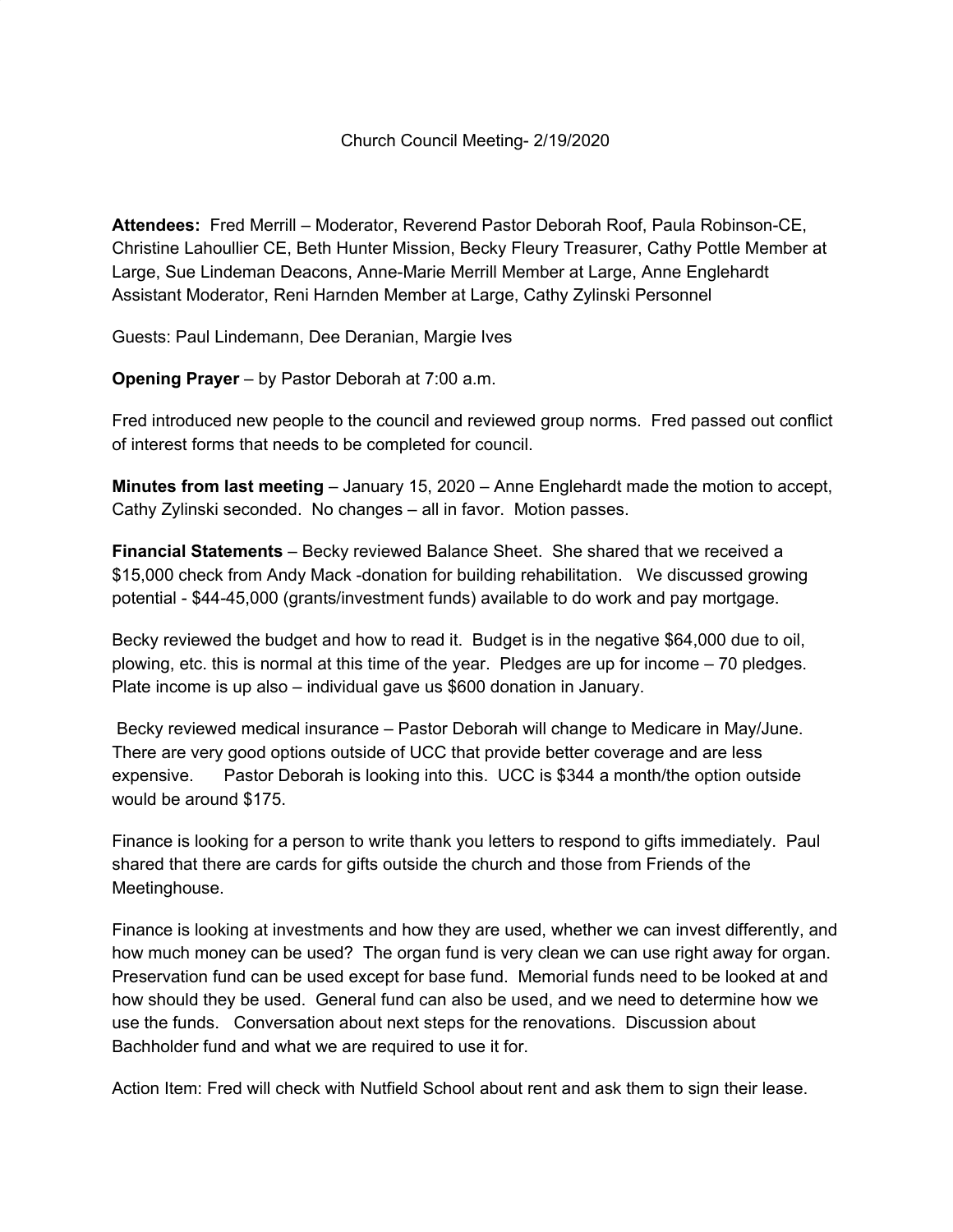Action Item: Paul reminded us that we need to update the Friends of the Meeting House monthly about gifts for rehabilitation. Becky will do this.

## **Discussion on getting back to the sanctuary – Capital Campaign**

Fred asked about ideas for getting back into the sanctuary – discussion about possible ways to fund raise and present to the congregation.

Can we do individual projects with the big picture in mind – celebrations along the way?

How do we go back to the congregation after we said we won't go back after we said we won't come back after we raised the money last time?

Many people who were members now weren't members then.

Education before the previous campaign we did say that we would need much more than we asked for.

Capital Campaign – we try to find the individuals who can donate bigger funds then go with individuals who are less able to donate.

Can we work off the \$15,000 donation we just received to see if we can get matches?

Thermometer outside to show our success –benchmarks

There have been some people who said they would give if we match –

Look at long term and short-term goals– conflicting things at times. Continued education about what we need is for immediate projects and long-term projects – team of church members who educate and try to give appropriately. Could we have both – long term funding and small chunks of funding.

Friends group responsible for community funding

Congregation inhouse work for fund raising

BAC - Building advisory group - Paul would provide materials and train church members for in house fundraisers

Historical Society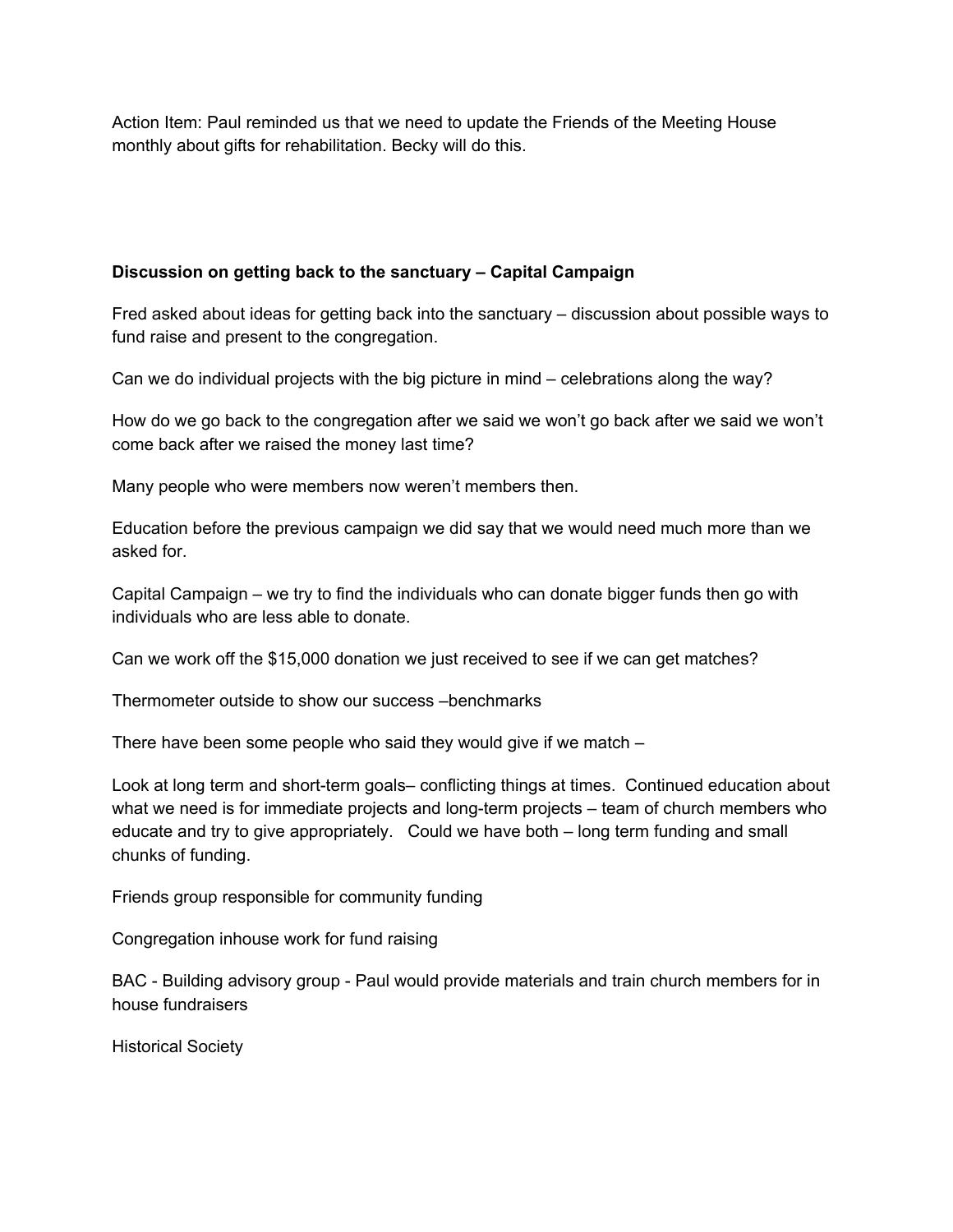Offer information about planned giving – estate planning – should we bring someone in to educate – seminar?

Paul shared that the Friends of the Meeting House will reboot in March with updates to website and other social media. They will be able to publicize Andy Mack donation as well as several other \$1,000 donations. The church could use this to show church members how they can help. We could break things down into smaller amounts for donations.

Action Item: Anne-Marie, Margie, Pastor Deborah and Sue will meet and come back to the next meeting with ideas.

**Pastor's Report** - Pastor Deborah shared her report. Deacons will come next council meeting with information about people who have moved to inactive per their request – see Pastor's report. Pastor Deborah asked about the coloring contest – prize can be ringing the bell – approved by council.

## **Round Table-**

Beth – Missions – gifts are down from last year. They are considering lowering all their amounts. Becky shared that they received a \$1,000 gift so they will go ahead for two months. Coffee Hour – Missions will be doing it this Sunday– Beth challenges all boards/committees to take turns!

Nominating committee – Jean Broder for music committee – motion by Beth, second by Margie, all in favor -motion passes.

Becky Fleury –Finance passed.

Cathy Pottle – Member at Large - would like to revitalize our brick project -spring is coming. Would like to get this project going. Thank you to Cathy for her work on this project. All agreed to move forward.

Sue Lindeman –Deacons - Lent is starting – Wednesdays – we will be having a traditional potluck. We will be mixing In programming with services  $-$  March  $4<sup>th</sup>$  is Harriet Tubman.